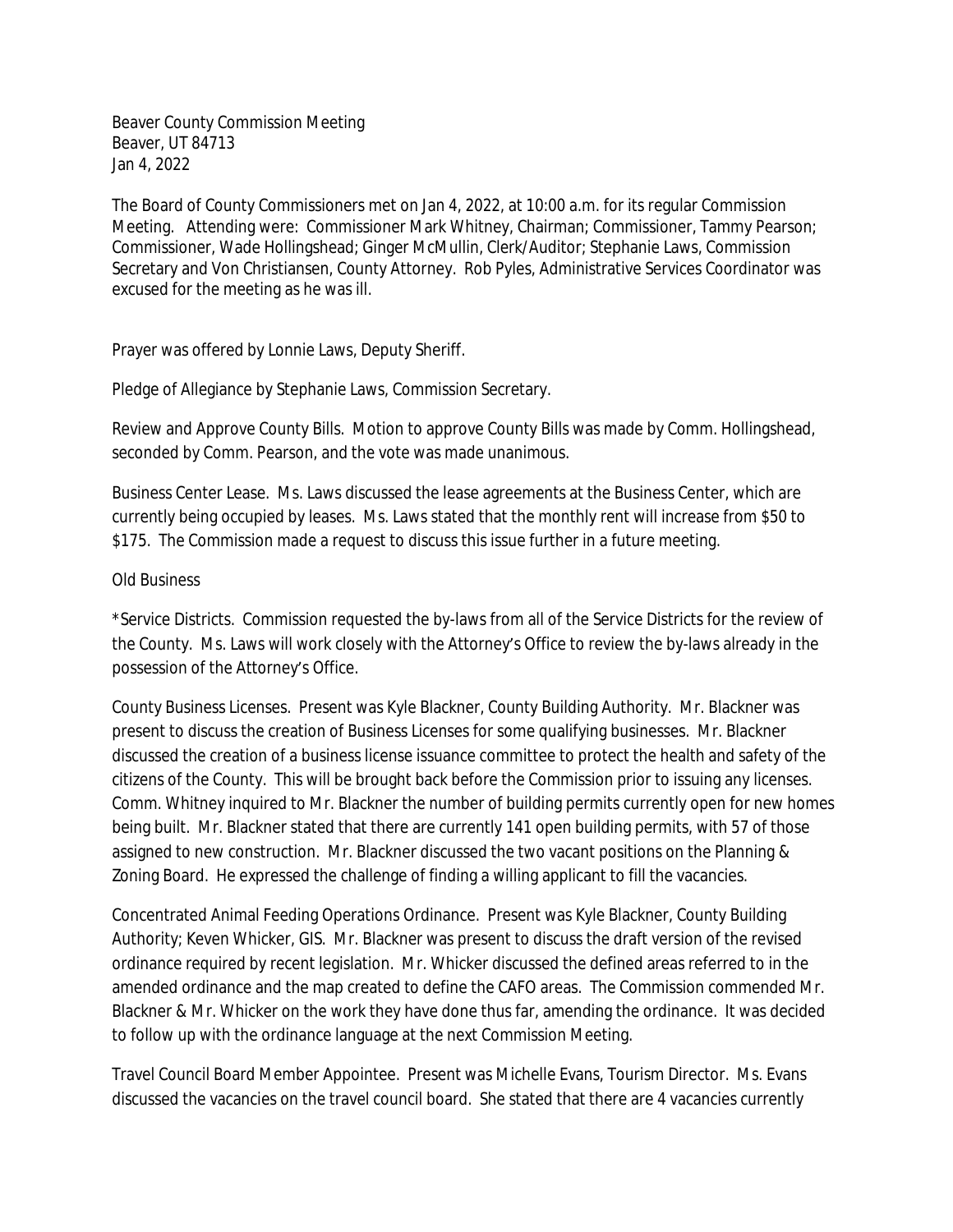open on the board. Ms. Evans shared that 3 board members have expressed interest of returning to serve on the board. Ms. Evans recommended Amy Caldwell, Reza Kia and Jordan Oswald, as returning board members. Motion to accept the recommendation by the Travel Council as follows: Amy Caldwell, Jordan Oswald and Reza Kia was made by Comm. Hollingshead, seconded by Comm. Pearson, and the vote was made unanimous. Ms. Evans shared a presentation regarding the High Desert Trail project and cost requested from the State Division of Recreation.

## Break for Lunch.

## Reconvene

Winter Trails/Parking and Road Access. Present were Michelle Evans, Tourism Director; Tommy Smith, Klancey Ashworth, Lee Babbs and Jake Alldredge, UDOT; Wayne Monroe, State Parks & Recreation; Jared Whitmer(phone), Kourtney Bradshaw and Cory Norman, USDA Forest Service; George Humphreys, County Fire Warden; Dee Draney, SSD #6; Craig Wright and Larry Weaver, Beaver County Search & Rescue; Sgt. David Barriett, UHP; Captain Cody Black, BCSO. Comm. Pearson addressed the entities with concerns regarding the recent snow storm Beaver experienced and the snow removal issue on Hwy 153 and the impassable road over the holiday weekend. This discussion was an open dialogue between all of the entities involved. Commission discussed the winter trails and the parking and road access needed for winter recreation in the Beaver Canyon on Hwy 153. The members of the Commission decided to discuss with the Legislative leaders at this year's Legislative Session, the usage issues in Beaver Canyon.

Consider Signing Yearly Conflict of Interest Disclosure Statement. Motion to accept the signed annual conflict of interest disclosure statement from all Commissioners was made by Comm. Pearson, seconded by Comm. Hollingshead, and the vote was made unanimous.

Forest Service Request for Weigh Station Usage. Present were Kourtney Bradshaw and Cory Norman, USDA Forest Service. They were present to discuss the access to Beaver County's weigh station owned by SSD #5 Beaver County Waste Management, for the use when selling timber and other materials. This will be discussed with Service District #5, Comm. Pearson committed to facilitate the conversation with the service district.

Motion to enter into closed session for the purpose of discussing the character, professional competence, or physical or mental health of an individual; discuss strategy for pending or reasonably imminent litigation, real property negotiation, was made by Comm. Hollingshead, seconded by Comm. Pearson, and the vote was made unanimous. Roll call vote Comm. Pearson "aye", Comm. Whitney "aye", Comm. Hollingshead "aye".

Closed session declared closed by Comm. Whitney.

Commission Business. Comm. Pearson reported on the advisory board regarding Land, Air & Water; Public Lands Committee organizational planning meeting; Legislative Rural Caucus planning meeting. She reported on the Grazing Permittee meeting next week. Comm. Hollingshead reported on the Elk Meadows Service District activity with snow removal. Comm. Hollingshead aslo reported on the